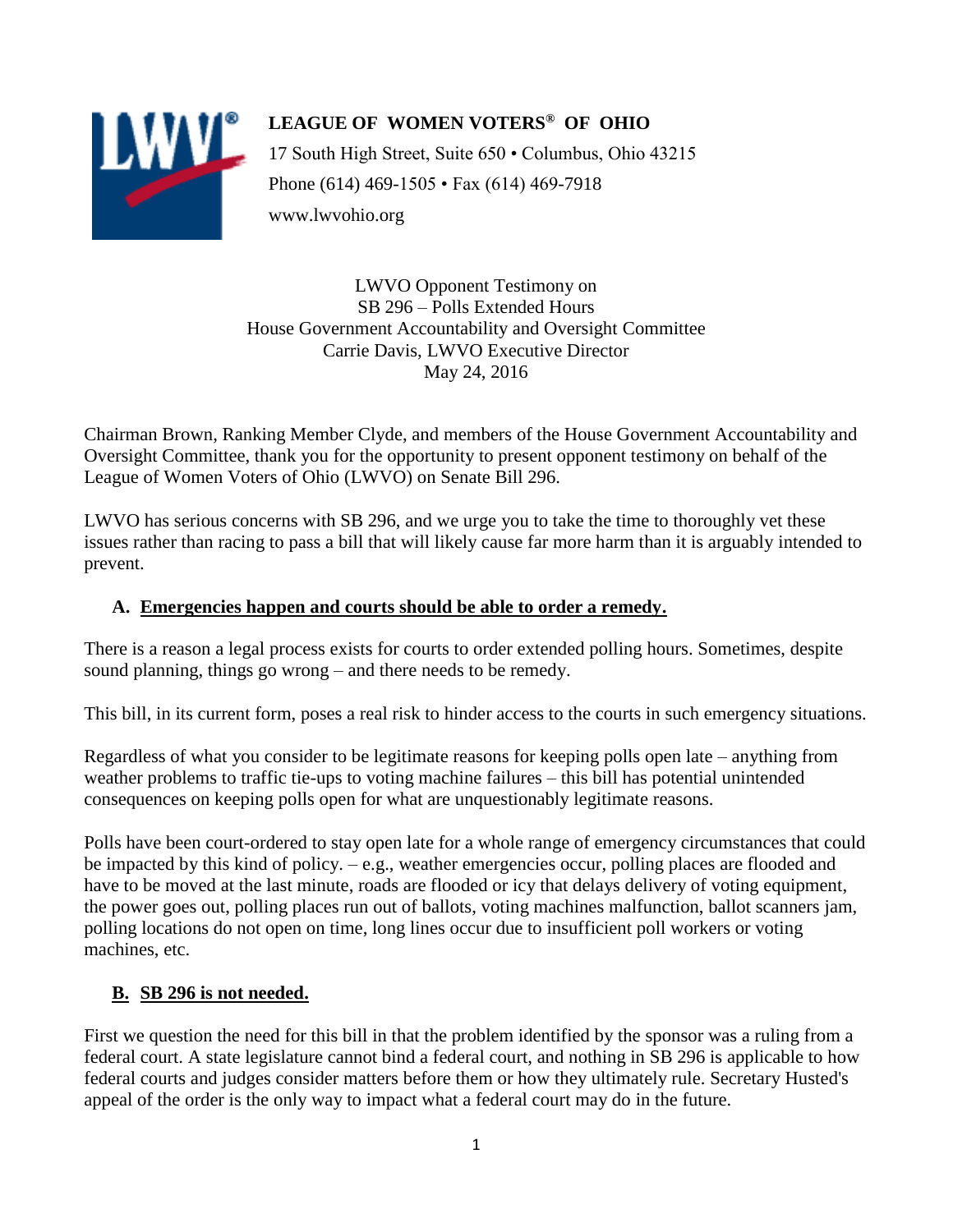Furthermore, much of the sponsor and proponent testimony on SB 296 in both the House and Senate spoke to problems that had to do with communication breakdowns and insufficient planning for how to handle emergency court rulings – not due to the court orders themselves. Arguably, our election officials and voters would be better served by focusing on solutions to those problems.

However, if the Government Accountability and Oversight Committee nonetheless chooses to move forward with passage, we strongly urge you to amend SB 296 to fix the serious problems in the current bill and to clarify other sections to improve outcomes.

### **C. Recommended changes to prevent SB 296 from doing more harm than good.**

#### **1. Remove the bond requirement.**

Eliminate the bond requirement. Whether intended to or not, it creates the impression of putting a price tag on the right to vote.

We do not expect voters to plan for and run elections, because that is the government's job. We don't expect voters to pay for elections, and in fact the  $24<sup>th</sup>$  Amendment to the U.S. Constitution expressly prohibits such a poll tax.

Yet, SB 296 seeks to shift this burden. It puts the onus on voters to seek a remedy when problems arise on Election Day. It erects a "pay wall" by requiring the voter to post a cash bond and bear financial liability. And it raises the standard of proof by requiring additional evidence to seek relief.

While the Senate amended SB 296 to allow a judge discretion in setting the bond amount, that does not alleviate the problem. It poses a real financial risk and uncertainty for the voter petitioning for emergency relief, because the voter does not know if a judge will order a bond to cover the maximum amount or some lesser amount. The bill only allows a judge to waive the bond requirement if a petitioner is found to be indigent (as opposed to if the evidence indicates extended hours are warranted), and even then an order issued to an indigent petitioner only applies to that individual (instead of everyone in the effected precincts).

If a voter feels they must petition a court for the extraordinary relief of keeping polls open late, that is a sign that something went wrong. We shouldn't be punishing voters for circumstances beyond their control. We should be seeking solutions – together – to make sure such problems do not recur.

### **2. Ensure the rules apply uniformly to all parties.**

We support having an expedited appeal process to adjudicate matters quickly. However, the expedited appeal process should apply to all parties, not just the state.

### **3. Set a realistic legal standard that can be met in exigent circumstances.**

SB 296 should be amended to apply a preponderance of the evidence standard and allow the court to determine, under the rules of civil procedure, what evidence is admissible.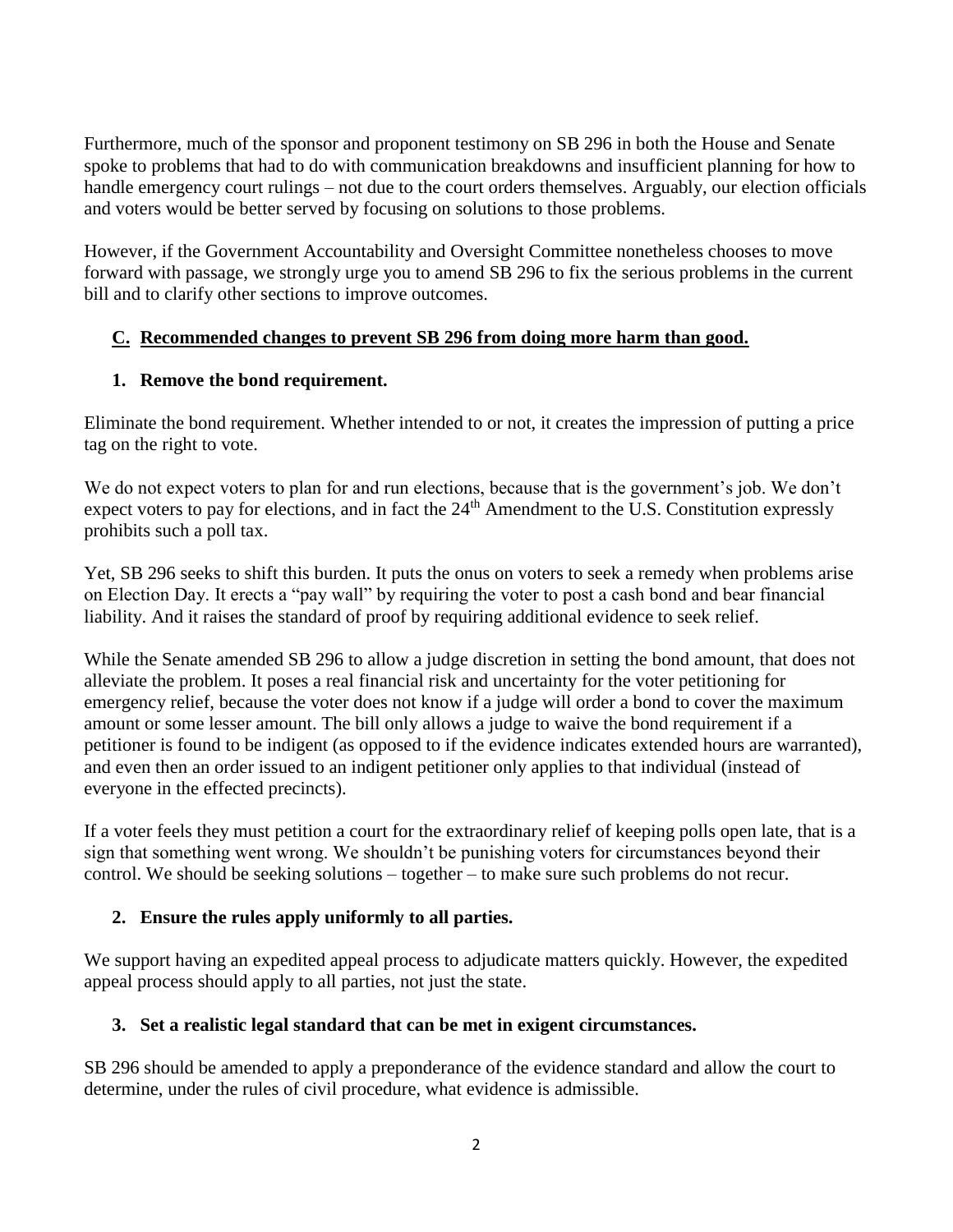How can a petitioner move quickly enough in the case of an emergency request to keep the polls open if there are incredibly narrow limitations on what kinds of evidence they can submit? The mandate for fair and equitable access to a polling place should be valued highly enough to let the courts decide, based on the best evidence available, the merits of keeping the polls open.

The heightened standard proposed in SB 296 is impractical due to the short amount of time in which parties have to file and the court has to evaluate expedited Election Day cases. A preponderance standard would still meet the stated goal of assuring adequate evidence is presented and vetted by the courts before issuing an order.

### **4. Clarify that SB 296 does not impact election officials' ability to respond to emergencies.**

In examining past situations in Ohio and other states in which courts have ordered extended polling place hours, there were several situations in which it was election officials themselves who petitioned for extended hours to address an unforeseen or emergency circumstances.<sup>1</sup>

Since there are situations in which it is the election officials seeking an extension order, how would SB 296 impact that kind of scenario? While the bill sponsor indicated that his intent is to address what courts do, this committee may want to amend SB 296 to make clear that the bill does not tie the hands of Ohio election officials to address emergencies.

It would be advisable for House legal counsel to closely examine the bill to make sure, if the procedure set forth is the only way to get an order for extended hours, that SB 296 does not tie the hands of Ohio officials who either have to try to satisfy the problematic state court process in SB 296 outlined above or could themselves have to seek relief in federal courts because the state process is too burdensome and impractical.

# **D. Additional recommendations**

While the above reforms are the most critical to correcting problems with SB 296, we also want to offer a couple additional suggestions that would help counties comply with those rare situations in which a court orders extended polling hours.

### **1. Require clear communication protocols for Election Day court orders**

There was unquestionably a communication breakdown during this year's primary, in terms of the court providing timely notification to the Secretary of State (SOS), the SOS communicating that order to the affected county Boards of Elections (BOEs) in southwest Ohio, and the BOEs notifying the polling locations. If the problem is a communication breakdown, then let's focus on solutions to that problem.

Regarding communication between the courts and SOS, the Secretary could set up a special hotline number and distribute it to all Ohio state and federal courts in advance of the election, encouraging court personnel to use that number to notify the SOS immediately of any election-related orders. A senior-

 $\overline{\phantom{a}}$ <sup>1</sup> See, for example "Election Emergencies Happen," The Canvass: States and Election Reform, National Conference of State Legislatures, available online a[t http://www.ncsl.org/research/elections-and-campaigns/election-emergencies-happen.aspx](http://www.ncsl.org/research/elections-and-campaigns/election-emergencies-happen.aspx)